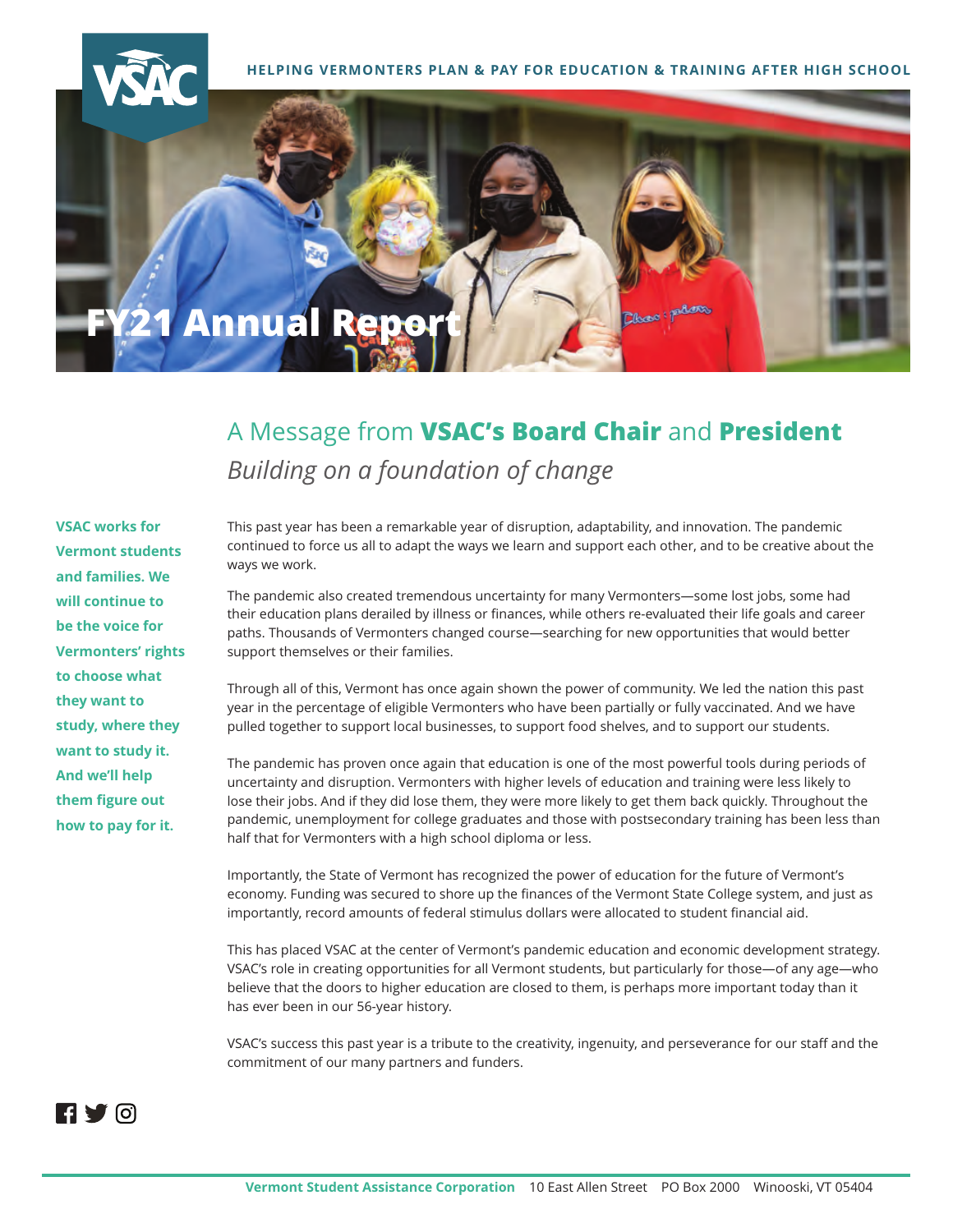

#### Here are some of our accomplishments this past year:

**Distributed \$19.4 million in need-based grants** to 11,551 Vermont students of all ages. Almost two-thirds—6,972—were full-time students receiving \$14,855,229; 2,693 part-time students received \$1,770,788; 1,408 non-degree students received 2,676,421 in grants; and 478 microgrants were awarded.

**Originated \$36 million in student and parent Advantage loans.** VSAC was able to offer some of the lowest fixed rate loans to help families meet the gap between state and federal aid and the cost of attendance. VSAC also provided \$580,000 in loan rebates to borrowers, bringing the total amount VSAC has rebated to \$182 million.

**Reached out to families to help with loan support** and assistance if repayment was difficult. With many families experiencing job losses, reductions in work hours, and/or time out of the workforce to care for family members during the pandemic, financial stress was at an all-time high. Our team provided a compassionate ear as well as sound solutions to prevent these students and families from slipping deeper into debt.

**Expanded participation in VT529**. VHEIP was rebranded as VT529 and continued to see record participation. This past year, Vermonters contributed over \$60 million to VT529. Total assets under management are expected to cross \$600 million in the coming fiscal year. We have generated 73% growth in annual contributions and 99% growth in assets since VSAC brought marketing back in-house.

**Launched 10 new scholarship programs**. New scholarships were aimed at Vermont students of color and to increase the pipeline for in-demand careers in the technical and health-care fields. In all, 145 public and private scholarships, totaling \$7.5 million—a 67 percent increase—were distributed in 5,834 awards.

**Launched Green Mountain Grad Gift**. Modeled after a successful COVID-19 initiative created by the McClure Foundation, the Green Mountain Grad Gift allows every 2020 and 2021 Vermont high school to take a tuition-free course at any of the Vermont State Colleges. VSAC launched the expanded program with funding from the Vermont Legislature to support the career and education aspirations of two classes who graduated into the heart of the pandemic.

**Launched The 802 Opportunity Scholarship.** This program offers any student coming from a family earning less than \$50,000 per year the chance to attend CCV tuition free. Students from 43% of Vermont families will qualify for this program. While important for traditional age students it will be particularly impactful for working adults who need to upskill but who in the past earned too much money to qualify for state and federal aid.

**VSAC's Aspirations Project received \$300,000** in two years of dedicated funding from the Vermont Legislature, providing critical resources to support the VSAC Aspirations Initiative. This initiative is designed to increase the postsecondary aspirations of students at high schools with wide aspiration gaps. The project helps support faculty, staff, and students in creating a working plan to graduate all students with a focus on their future education and career goals.

**Hosted hundreds of online and Zoom webinars and virtual college fairs**, taking the place of group information sessions and in-person meetings, and allowing VSAC to maintain connections with parents, students, and the education community. In some cases, our wider virtual online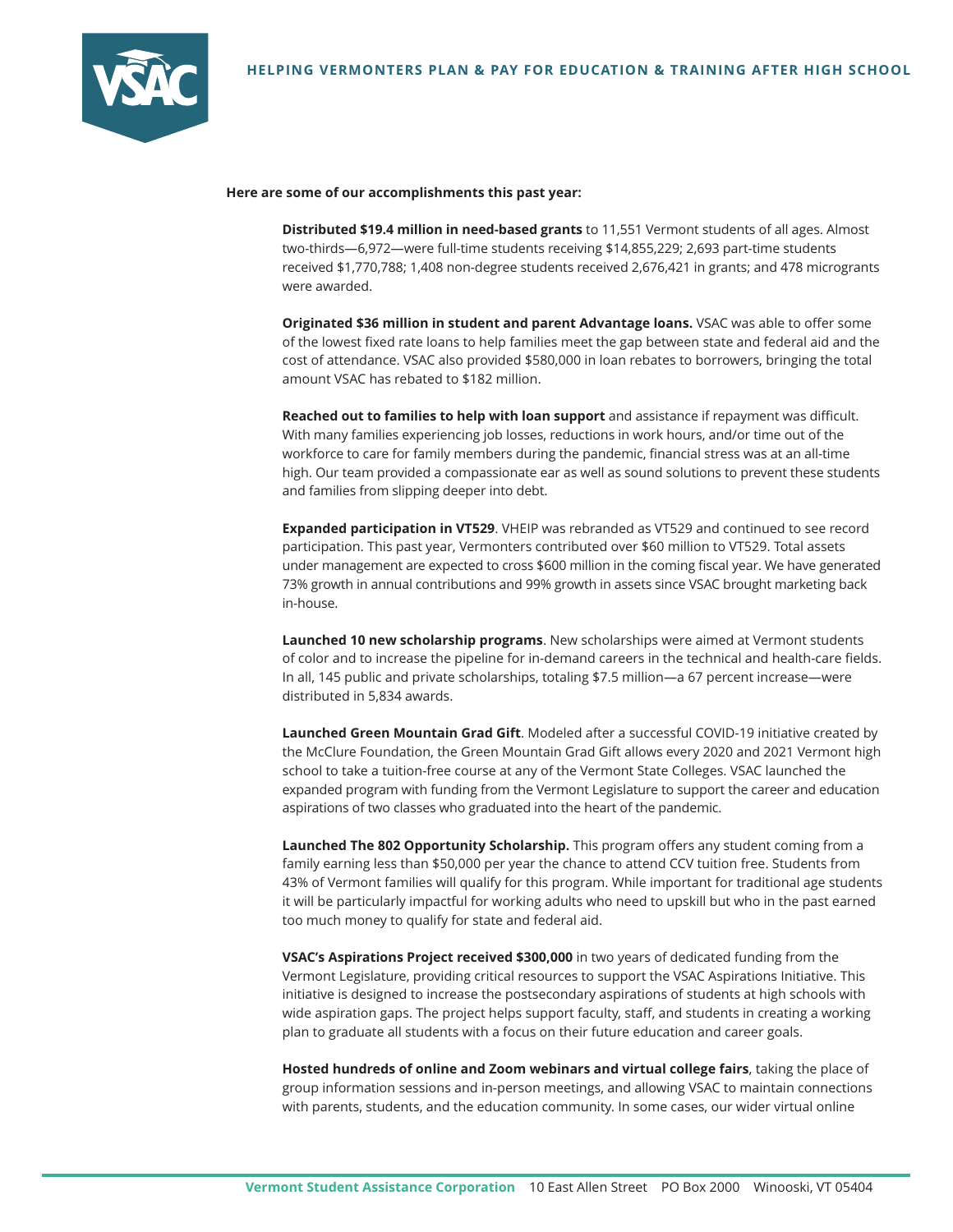offerings have allowed us to connect with more families, since travel, weather and schedule constraints are no longer barriers to attendance though equitable access to broadband certainly is. More than 1,000 parents and students attended free Paying for College sessions online, and 412 people tuned into College & Career Pathways virtual workshops. Recordings and webinars have received over 1,500 video views on YouTube.

**VSAC outreach staff counseled** more than 6,365 low-income and/or first-generation, collegebound Vermont students of all ages. Federally funded programs like Talent Search, Educational Opportunity Centers, and GEAR Up increased the number of adults and high school graduates who continued their education.

**Began to study the impact of COVID-19 on education** outcomes through our Senior Survey. VSAC surveyed rising high school seniors and returning undergraduate college students in June 2020, and again in July 2021, about their college enrollment plans. While we were pleased to see that most students' enrollment plans remained in line with their original intent, we also found that financial aid had taken on a new urgency, particularly for first-generation students. Fully 84 percent of July's survey respondents reported that financial aid was either "absolutely critical" or "highly important" in their ability to pursue higher education. Further, seven out of 10 students reported experiencing a COVID-19-related event in their lives, with parental job losses being more prevalent among low-income students than among those of higher incomes.

We know that Vermont students of all ages will need more support in the days and months ahead. Middle school and high school students will be seeking to navigate career, education, and training choices that have been impacted by the pandemic. Adult learners will be seeking the skills they need to obtain and advance in Vermont's high-demand, high-wage careers. Borrowers with student loans will need guidance and support to navigate the complex changes to federal student loan repayment options. And families will need help to plan earlier and save more for their children's education in the future.

This year our community will continue to face significant challenges from the pandemic. But with last year as our foundation, we will continue to help Vermonters navigate the path toward achieving their career, education, training, and life goals.

och ather

Dorothy Mitchell VSAC Board Chair

ROCTAGE

Scott Giles VSAC President & CEO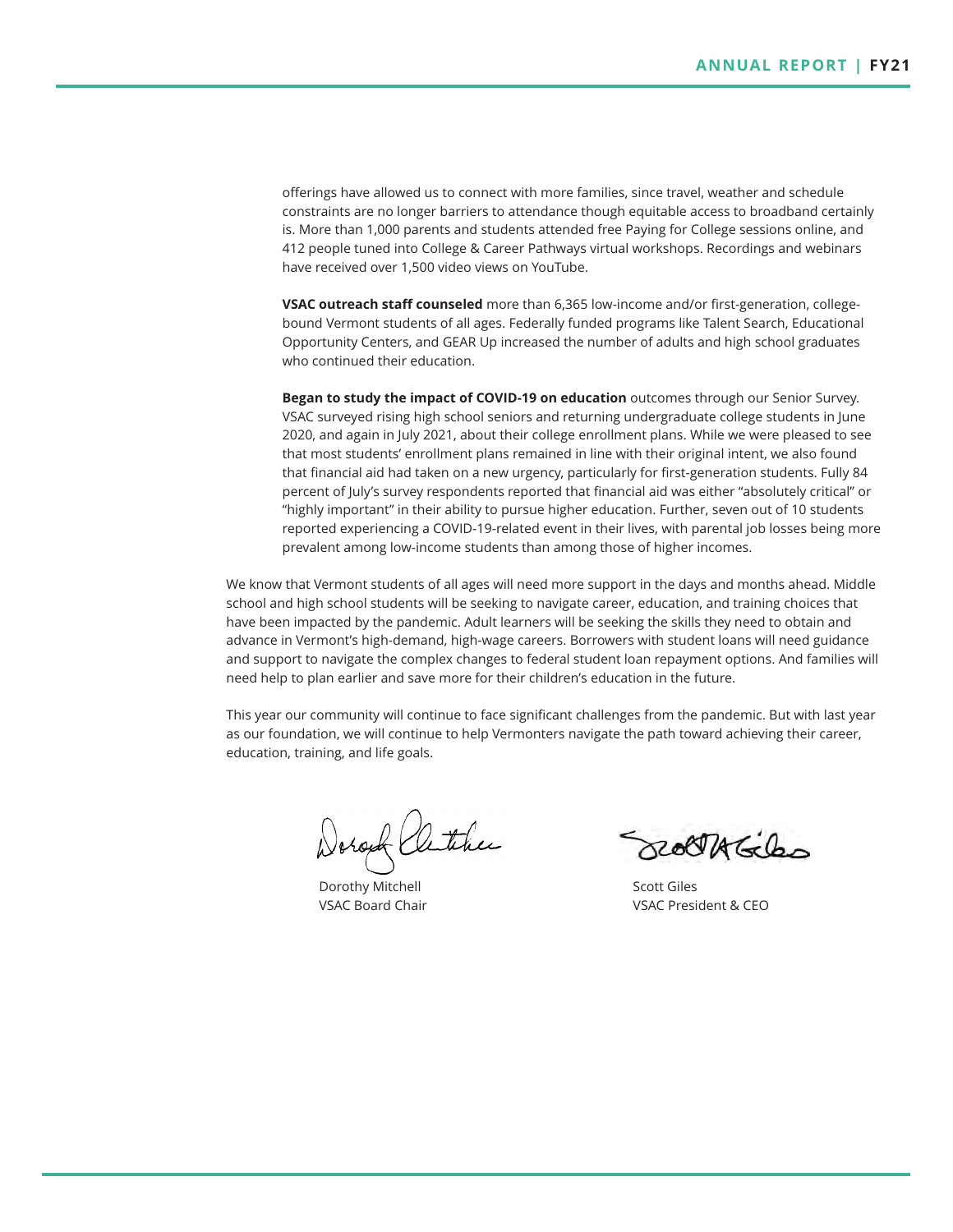

Assistance Corporation is unique in its scope and role. Created by the Legislature in 1965 as a public nonprofit agency, we advocate for students and their families to ensure that they have the information, the counseling and the financial aid to achieve their education goals.



 **Awarded 11,551 need-based grants to Vermont students 6,972** full-time students received **\$14,855,229 2,693** part-time students received **\$1,770,788 1,408** non-degree students received **\$2,676,421 478** microgrants awarded in the amount of **\$136,421**



Administers **145** public and private scholarships through **5,834** awards.

#### **New and noteworthy Vermont scholarships:**

**VT Nursing Workforce Incentive Loan Program (interest-free and forgivable).** Established by the Legislature for students committed to working as nurses in Vermont.



**CTE Adult Training Scholarship.** Created to provide funds to eligible students enrolled in Career Technical Education courses to enhance employability.

**Let's Grow Kids Scholarship for Aspiring Early Educators.** Created to increase the quality and availability of teachers working in infant/toddler and Pre-K programs in Vermont.

**VERMONT HIGHER EDUCATION INVESTMENT PLAN (VT529)** 

# The value of SAVING

\$19.4

GRANT

MILLION

**25,642** accounts as of 6/30/21

**\$36 million** from VT529 accounts used by students to pay for qualified education expenses in FY21.

# VT ADVANTAGE STUDENT LOANS

**\$580,000** saved by VSAC borrowers VSAC administers **\$36.1 Million** in **Vermont Advantage Loans**

in FY21 through the borrower benefit program and **\$181.8 million** since 1995.

VSAC services **\$610 million** in federal and private loans.



**The 802 Opportunity Program offers Vermonters from families making less than \$50K a year the opportunity to attend the Community College of Vermont (CCV) tuition free by combining Vermont and federal grant programs. So far this year over 1,740 students have taken advantage of this opportunity. This program will continue this spring semester and for the 2022- 2023 school year. Students who started full-time this fall could earn their Associates Degree by next spring without ever paying tuition!**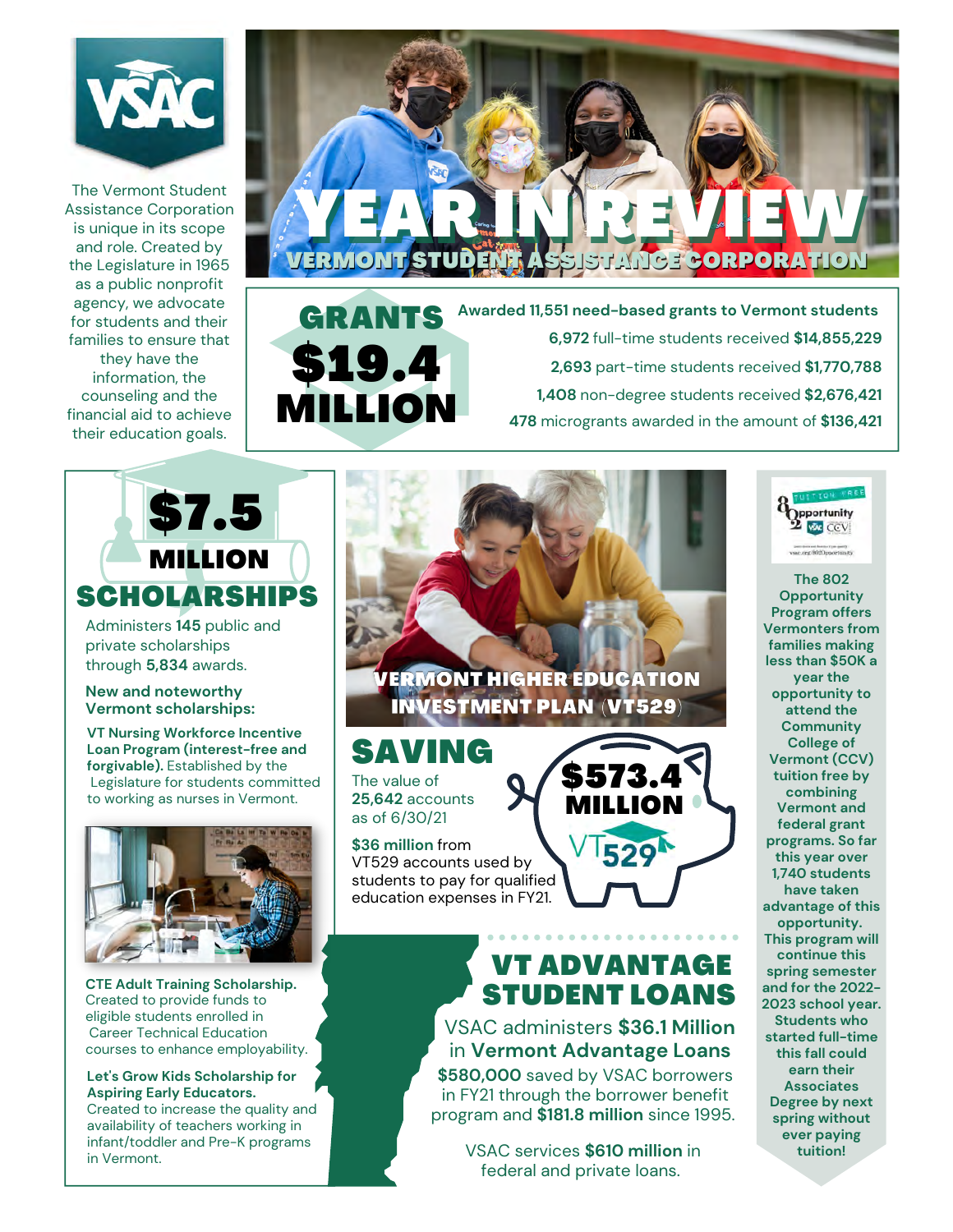

## GRADUATION ASPIRATIONS

VSAC Aspirations Project received **\$300,000** in funding from the Legislature. The project, available to high schools across the state, supports creating a path for all students to graduate with a plan for future education and career opportunities.

#### **Isabel Cobb, Springfield**

*"Before starting the VSAC program, I thought that I might want to go to college, but I didn't know how to get there. VSAC is a life-saver!"*



#### **Cassandra Bittner, St. Albans**

*"College is amazing, and I am very thankful for VSAC for helping me get here, VSAC is very close to my heart."*

**Learn more about programs & partners at (800) 642-3177, info@vsac.org, or vsac.org**

# OPENING DOORS FOR VERMONT STUDENTS

The State of Vermont, Vermont State Colleges System, and VSAC launched the **Green Mountain Grad** program allowing every 2020 and 2021 Vermont high school graduate to take one tuition-free course at any Vermont State College.





Hosted hundreds of online and Zoom webinars and **Virtual College Fairs**, taking the place of group information sessions and in-person meetings. More than 1,000 parents and students attended free "Paying for College" sessions online, and 412 people tuned into **College & Career Pathways** virtual workshops. Recordings and webinars have received over 1,500 video views on YouTube.

# EDUCATING TOMORROW'S WORKFORCE



**Federally funded TRIO programs like Talent Search, Educational Opportunity Centers and GEAR Up increased the number of adults and high school graduates who continued their education. VSAC outreach staff counseled more than 6,365 low-income and/or first-generation, college-bound Vermont students of all ages.**

The **Educational Opportunity Center** (EOC) was founded in 1991, and has helped more than 60,000 adult Vermonters get the workforce training that is vital to Vermont's economy and growth. The EOC counselors work with some 1,600 Vermonters who do not have bachelor's degrees and wish to continue their education to get a degree or certificate.

### TALENT SEARCH STUDENTS

The federally-funded **Talent Search** program, which has made great strides connecting modest income Vermont high school students with opportunities for college and training, works in 46 middle and high schools across the state.

VSAC Talent Search counselors work with approximately 1,000 Vermont students, supporting them in areas such as study skills, career exploration, the college research and application processes, and selection of high school courses that will best prepare them for their post-secondary track.